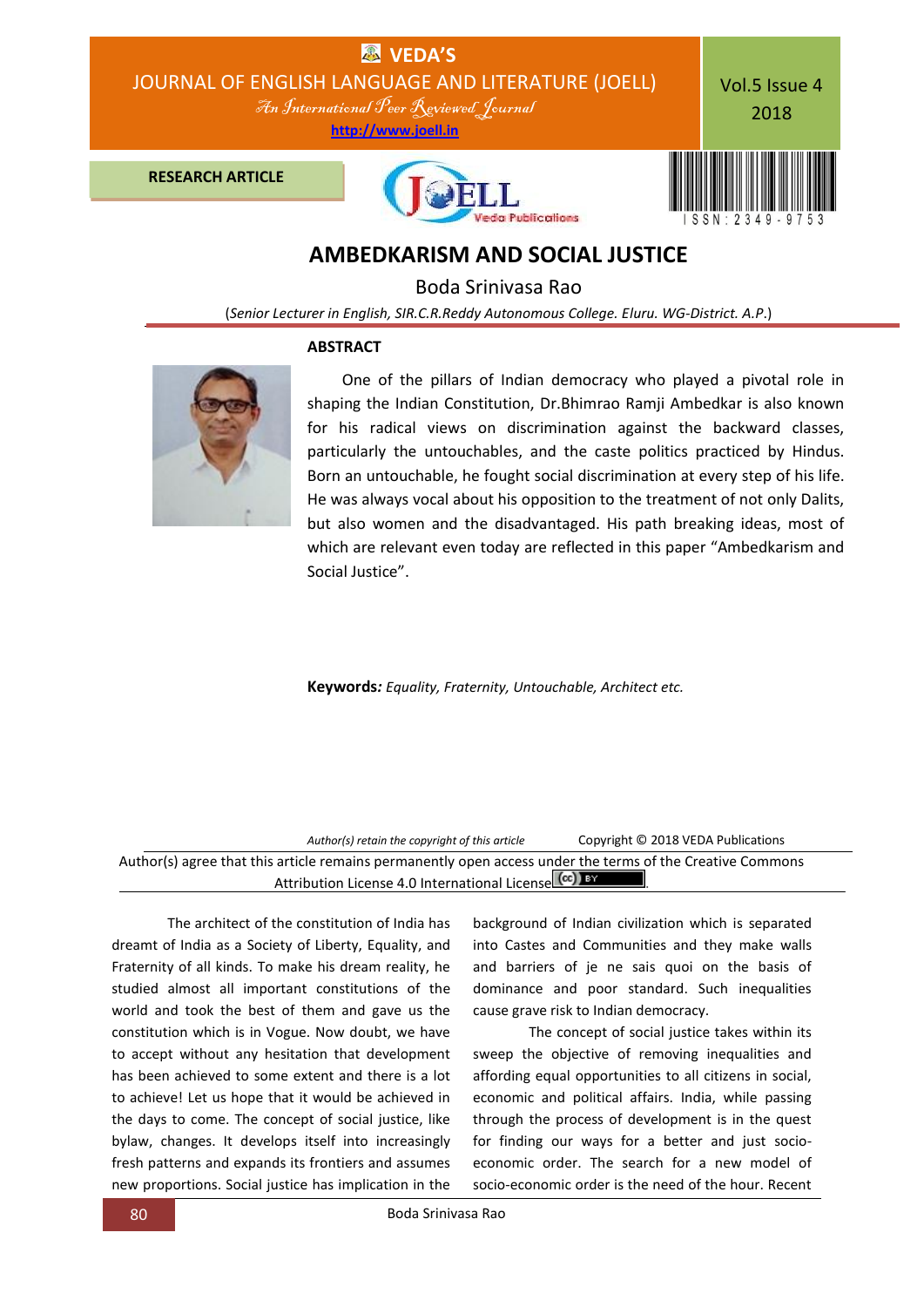# **http://www.joell.in**

trends in Globalization, Urbanization, Mobilization of the poor in search of better life conditions and social justice movements compel us to think afresh. Social justice is an application of the concept of distributive justice to the wealth, assets, privileges and advantages that accumulate within a society or state because the essence of justice is the attainment of the common goods as distinguished from the goods of individuals even of the majority. There have been two major conceptions of social justice one embodying the nation of merit and desert, the other those of needs and equality. The initial start involves ending of transmissible constitutional rights and an open society in which people have the chance to put on show their desert. It is expressed in equality of opportunity and careers open to talents. The second conception implies that goods should be allocated according in each person's varied needs. As it aims to make people materially equal, it entails an idea of equality. The stuffing of Ambedkar's concept of social fair dealing incorporated harmony and egalitarianism of all human beings, equivalent worth of men and women, reverence for the feeble and the poor, respect for individual constitutional rights, kindness, reciprocated love, compassion, broad-mindedness, charity towards fellow being, Humane behaviour in all cases, dignity of all citizens, abolition of Caste distinctions, education and property for all and good will and gentleness. He underlined more on fraternity and touching integration. His hold is on social justice to remove man-made inequalities of all shades through law, morality and public conscience. He wished always justice for a sustainable society. Dr. Ambedkar viewed that the root cause of social injustice towards the Scheduled Castes and Scheduled Tribes and treatment given to them in Hindu society. He observed, Castes are enclosed units and it is their conspiracy with clear conscience that compels the ex-communicated to make them into a Caste. The logic of their obdurate circumstance is merciless and it is in obedience to its force that some unfortunate groups find themselves closed out with the result that now groups by a mechanical law are constantly being converted into Castes in a widening multiplicity.

### **DEVELOPMENT OF THE THEME**

The development of the theme consists of two sides: The constitution, its implementation and the Results, both positive and negative.

# **POSITIVE NOTE**

- 1. Cores of people have been recognized as voters who took part in electing the representatives of people to lead the government.
- 2. Certain people were given ration cards because of which they are able to eat at least once in a day.
- 3. Houses sites are allotted and houses are also built on them.
- 4. Though, to very few, agricultural land is also distributed, that's how they are upgraded from the status of Agricultural Labourers to the Farmers.
- 5. Large numbers of schools are opened, that's how education has been opened to all.
- 6. Employment has been given to the Reserved categories which has uplifted them to some extent economically, socially and culturally.
- 7. Political Representation has been enacted to protect the Self-Respect and Individually of the category mentioned above.
- 8. Banks have been nationalized to bring the financial resources to the needy people like Farmers, Un Employees, Enterprises, Industrialists and even to the Students.
- 9. Improvement has been brought in the basic amenities of the people.
- 10. Many Multipurpose projects have been built, as a result Agriculture and Industries have been improved and that's how employment has been generated.
- 11. Due to the Adult Franchise, the people of all sections of the society, especially those who are Socially and Educationally Backward, have come to the state of deciding who should lead them.

#### **NEGATIVES:**

1. Even though the constitution demands the Equal Distribution of resources, it is still for away from reality. Most of the resources are in the hands of the Rich.